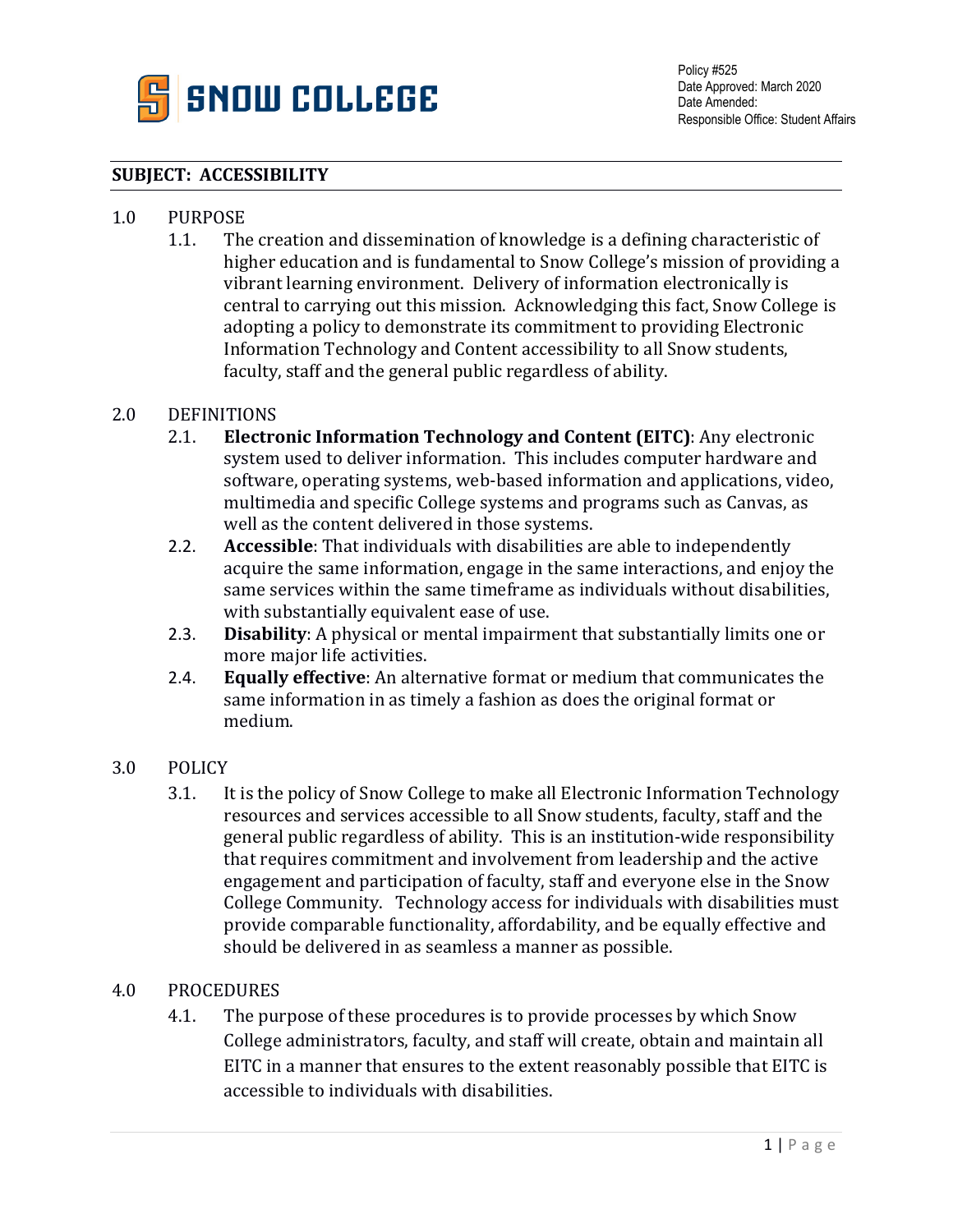

Policy #525 Date Approved: March 2020 Date Amended: Responsible Office: Student Affairs

### 4.2. Order of making EITC compliant and accompanying deadlines:

- 4.2.1. All EITC that is newly created from the adoption of this policy or for which a request is made by a student to be made compliant shall be compliant immediately.
- 4.2.2. All video, graphics and scanned images that are already posted at time of the adoption of this policy shall be made compliant no later than one year from the adoption of this policy.
- 4.2.3. All other content which is already posted at the time of adoption of this policy shall be made compliant no later than two years from the adoption of this policy.
- 4.2.4. All non-compliant EITC which is no longer used in teaching or communicating with students shall be archived immediately upon adoption of this policy.
- 4.3. An Electronic Information Technology and Content Committee ("EITC Committee") shall be appointed by the President.
- 4.4. The EITC Committee shall create and publish EITC standards and be responsible for implementing and enforcing them. The EITC Committee shall recommend resources to help administration, faculty and staff understand and implement the standards. At a minimum the standards shall include the following areas:
	- 4.4.1. General Standard. Currently the general standard for accessibility is the World Wide Web Consortium (W3C) Web Content Accessibility Guidelines (WCAG2.0) level AA found at [https://www.w3.org/TR/WCAG20/.](https://www.w3.org/TR/WCAG20/) The General Standard should be reviewed and updated as necessary.
	- 4.4.2. Web Accessibility.
	- 4.4.3. Instructional Materials Accessibility.
	- 4.4.4. Document Accessibility.
	- 4.4.5. Electronic Media Accessibility.
	- 4.4.6. Software, Hardware and Systems Accessibility.
	- 4.4.7. Procurement including the prioritization of replacement of Legacy Technology that is not fully accessible.
- 4.5. The EITC Committee shall enforce this Policy including addressing complaints or concerns raised about lack of accessibility or compliance with this Policy. The EITC Committee shall create a complaint process where any person can file a complaint or raise a concern about lack of accessibility or compliance with this Policy.